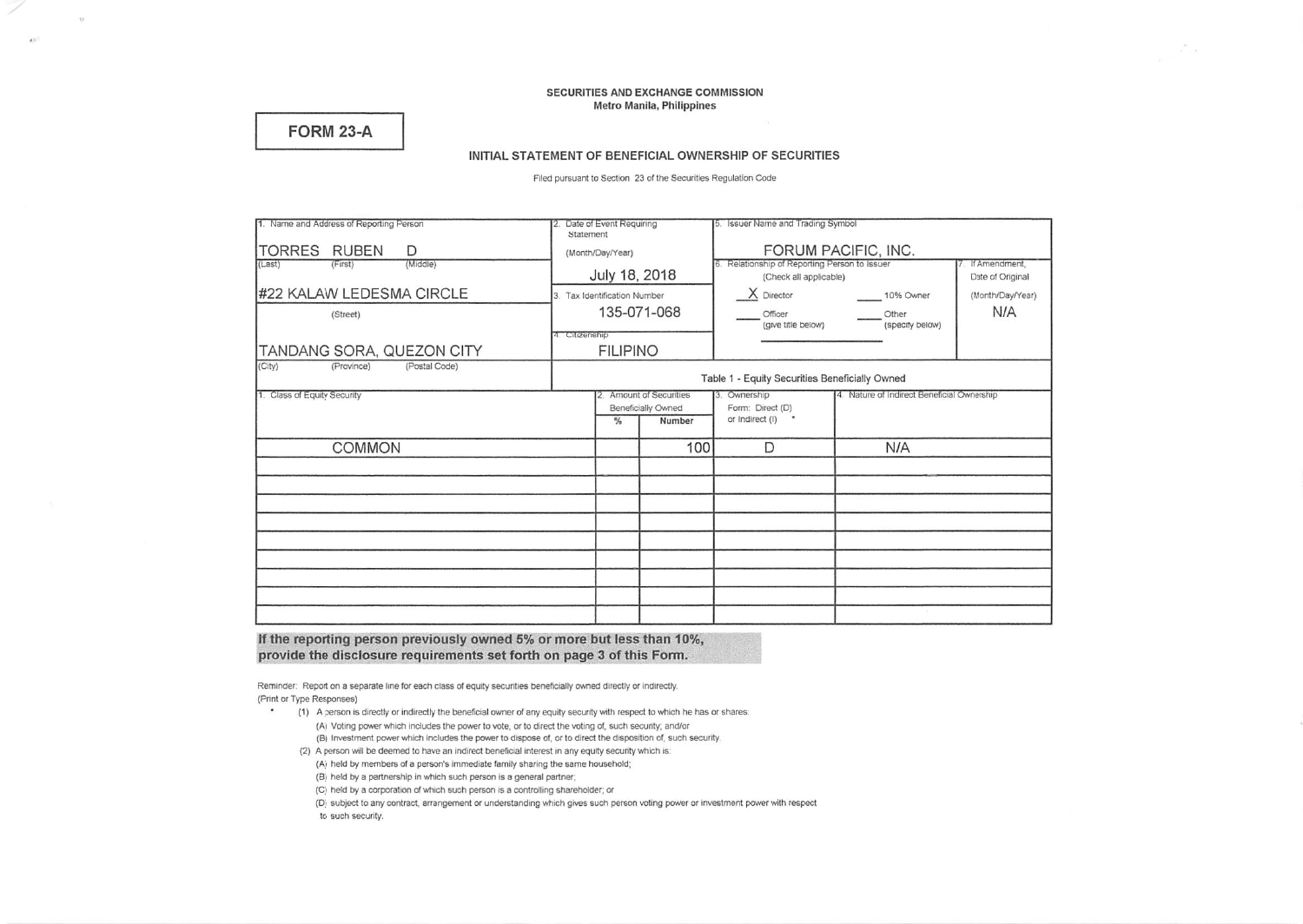## FORM 23-A (continued) Table II - Derivative Securities Beneficially Owned (e.g., warrants, options, convertible securities) N/A

| π<br><b>Derivative Security</b> | 2. Date Exercisable<br>and Expiration Date<br>(Month/Day/Year) |                    | 3. Title and Amount of Equity Securities<br>Underlying the Derivative Security | 4. Conversion<br>or Exercise<br>Price of<br>Derivative | 5. Ownership<br>Form of<br>Derivative<br>Security | 6. Nature of Indirect<br><b>Beneficial Ownership</b> |  |
|---------------------------------|----------------------------------------------------------------|--------------------|--------------------------------------------------------------------------------|--------------------------------------------------------|---------------------------------------------------|------------------------------------------------------|--|
|                                 | Date<br><b>Exercisable</b>                                     | Expiration<br>Date | Title                                                                          | Amount or<br>Number of<br><b>Shares</b>                | Security                                          | Direct (D) or<br>Indirect $(1)$ $\bullet$            |  |
|                                 |                                                                |                    |                                                                                |                                                        |                                                   |                                                      |  |
|                                 |                                                                |                    |                                                                                |                                                        |                                                   |                                                      |  |
|                                 |                                                                |                    |                                                                                |                                                        |                                                   |                                                      |  |
|                                 |                                                                |                    |                                                                                |                                                        |                                                   |                                                      |  |
|                                 |                                                                |                    |                                                                                |                                                        |                                                   |                                                      |  |
|                                 |                                                                |                    |                                                                                |                                                        |                                                   |                                                      |  |
|                                 |                                                                |                    |                                                                                |                                                        |                                                   |                                                      |  |
|                                 |                                                                |                    |                                                                                |                                                        |                                                   |                                                      |  |
|                                 |                                                                |                    |                                                                                |                                                        |                                                   |                                                      |  |
|                                 |                                                                |                    |                                                                                |                                                        |                                                   |                                                      |  |
|                                 |                                                                |                    |                                                                                |                                                        |                                                   |                                                      |  |
|                                 |                                                                |                    |                                                                                |                                                        |                                                   |                                                      |  |

Explanation of Responses:

 $\sim$   $\sim$ 

 $\sim 100$ 

(Print or Type Responses)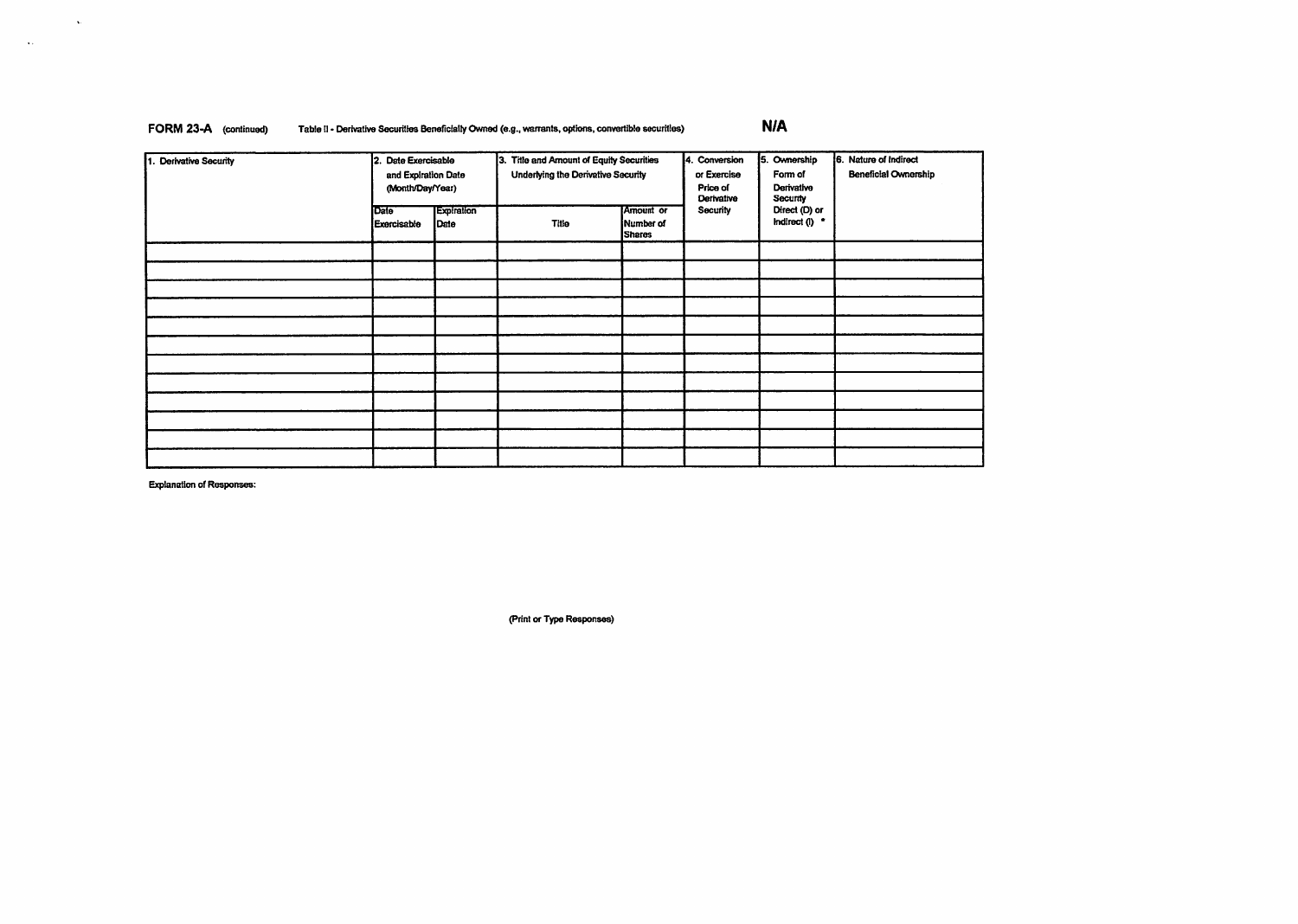## FOR REPORTING PERSONS WHO PREVIOUSLY OWNED 5% OR MORE BUT LESS THAN 10% . DISCLOSURE REQUIREMENTS

#### Security and Issuer Item 1.

State the title of the class of equity securities to which this Form relates and the name and address of the principal executive offices of the issuer of such securities

#### Item 2. Identity and Background

If the person filing this Form is a corporation, partnership, syndicate or other group of persons, state its name, the province, country or other place of its organization, its principal business, the address of its principal office and the information required by (d) and (e) of this Item. If the person filing this statement is a natural person, provide the information specified in (a) through (f) of this Item with respect to such person{s).

- a. Name;
- b. Residence or business address;
- c. Present principal occupation or employment and the name, principal business and address of any corporation or other organization in which such employment is conducted;
- d. Whether or not, during the last five years, such person has been convicted in a criminal proceeding (excluding traffic violations or similar misdemeanors) and. if so, give the dates, nature of conviction, name and location of court, any penalty imposed, or other disposition of the case;
- e. Whether or not, during the last five years, such person was a party to a civil proceeding of a judicial or administrative body of competent jurisdiction, domestic or foreign, and as a result of such proceeding was or is subject to any order, judgment or decree, not subsequently reversed, suspended or vacated, permanently or temporarily enjoining, barring, suspending or otherwise limiting involvement in any type of business, securities, commodities or banking; and
- f. Citizenship.

#### Item 3. Purpose of Transaction

State the purpose or purposes of the acquisition of securities of the issuer. Describe any plans or proposals which the reporting persons may have which relate to or would result in:

- a. The acquisition by any person of additional securities of the issuer, or the disposition of securities of the issuer;
- b. An extraordinary corporate transaction, such as a merger, reorganization or liquidation, involving the issuer or any of its subsidiaries;
- c. A sale or transfer of a material amount of assets of the Issuer or of any of its subsidiaries;
- d. Any change in the present board of directors or management of the issuer, including any plans or proposals to change the number or term of directors or to fill any existing vacancies on the board;
- e. Any material change in the present capitalization or dividend policy of the issuer;
- f. Any other material change in the issuer's business or corporate structure;
- g. Changes in the issuer's charter, bylaws or instruments corresponding thereto or other actions which may impede the acquisition of control of the issuer by any person;
- h. Causing a class of securities of the issuer to be delisted from a securities exchange;
- i. Any action similar to any of those enumerated above.

#### Item 4. Interest in Securities of the Issuer

a. State the aggregate number and percentage of the class of securities identified pursuant to Item 1 beneficially owned (identifying those shares which there is a right to acquire within thirty (30) days from the date of this report) by each person named in Item 2. The abovementioned information should also be furnished with respect to persons who, together with any of the pereons named in Item 2, comprise a group.